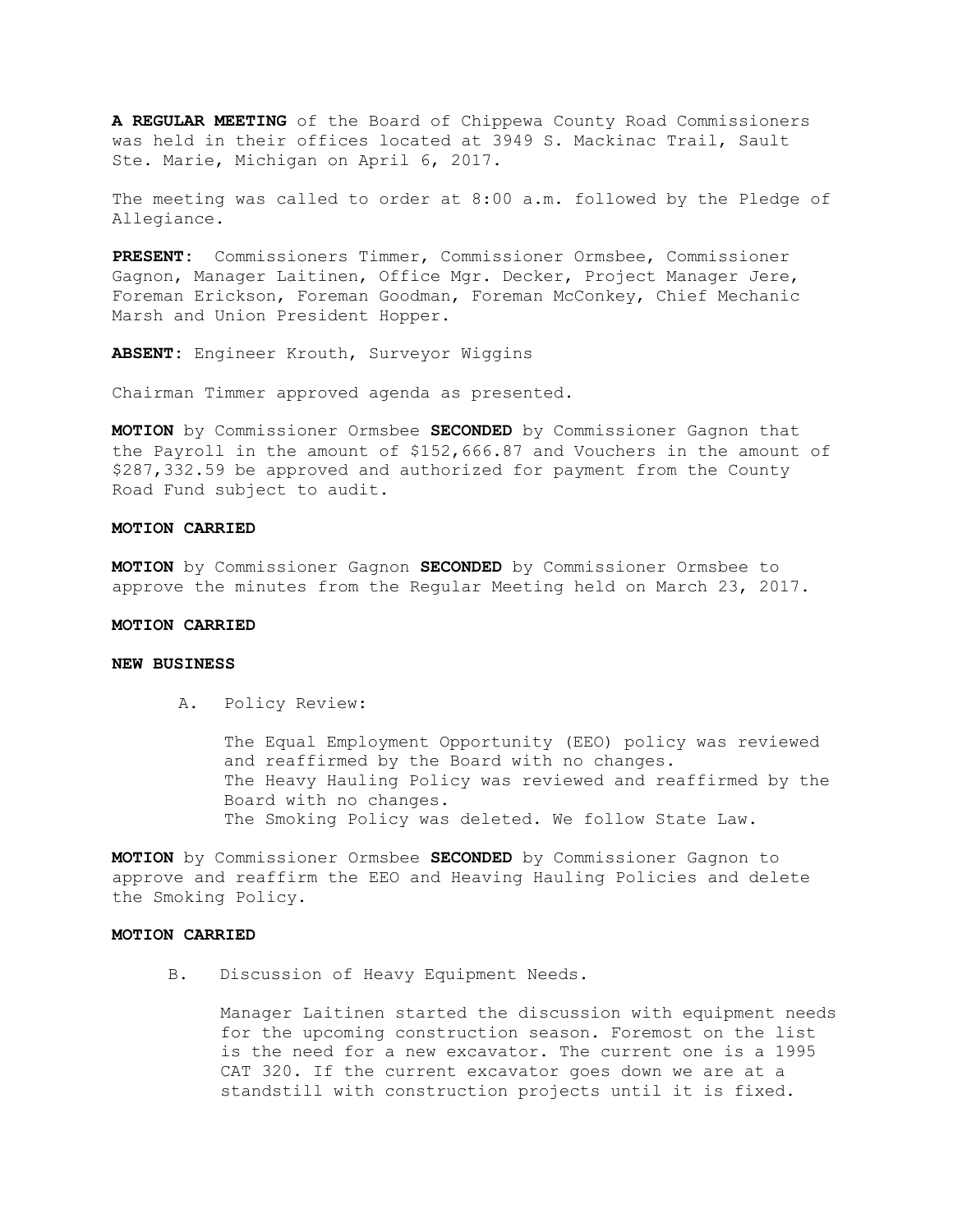Manager Laitinen would like to lease a new Excavator with the option to buy.

**MOTION** by Commissioner Gagnon **SECONDED** by Commissioner Ormsbee to authorize going to bid on a new Excavator.

#### **MOTION CARRIED**

### **PUBLIC COMMENTS**

Kinross Township Supervisor Moore mentioned that Payne & Dolan has been hauling out of the Wilson Pit. The residents are concerned about the declining condition of the road.

# **STAFF REPORTS**

Foreman Goodman

- Commended the Eckerman staff for the work they did organizing the garage. It's looking good.
- Dragging gravel roads.
- Patching pot holes.
- Stripping brush in the Kinross Pit.
- Clay Roads are still in bad shape.
- Repairs are taking place on the Eckerman Salt Shed. It had sustained some wind damage.

Chairman Timmer asked about the amount of frost left in the tubes. Manager Laitinen answered that it is clear out West and showing about 10" locally.

Foreman Erickson

- Grading gravel roads when conditions permit.
- General equipment maintenance.
- Screen Plant preparations
- Pulling sanders off the trucks.
- Pulling the fiberglass snow stakes for use next season.
- Cold Patching.
- Sign Crew very busy!

### Foreman McConkey

- General maintenance and shop clean-up.
- Excavator and tree cutting work along Gogomain Rd.
- Pulling the fiberglass snow stakes.
- Dragging and Patching.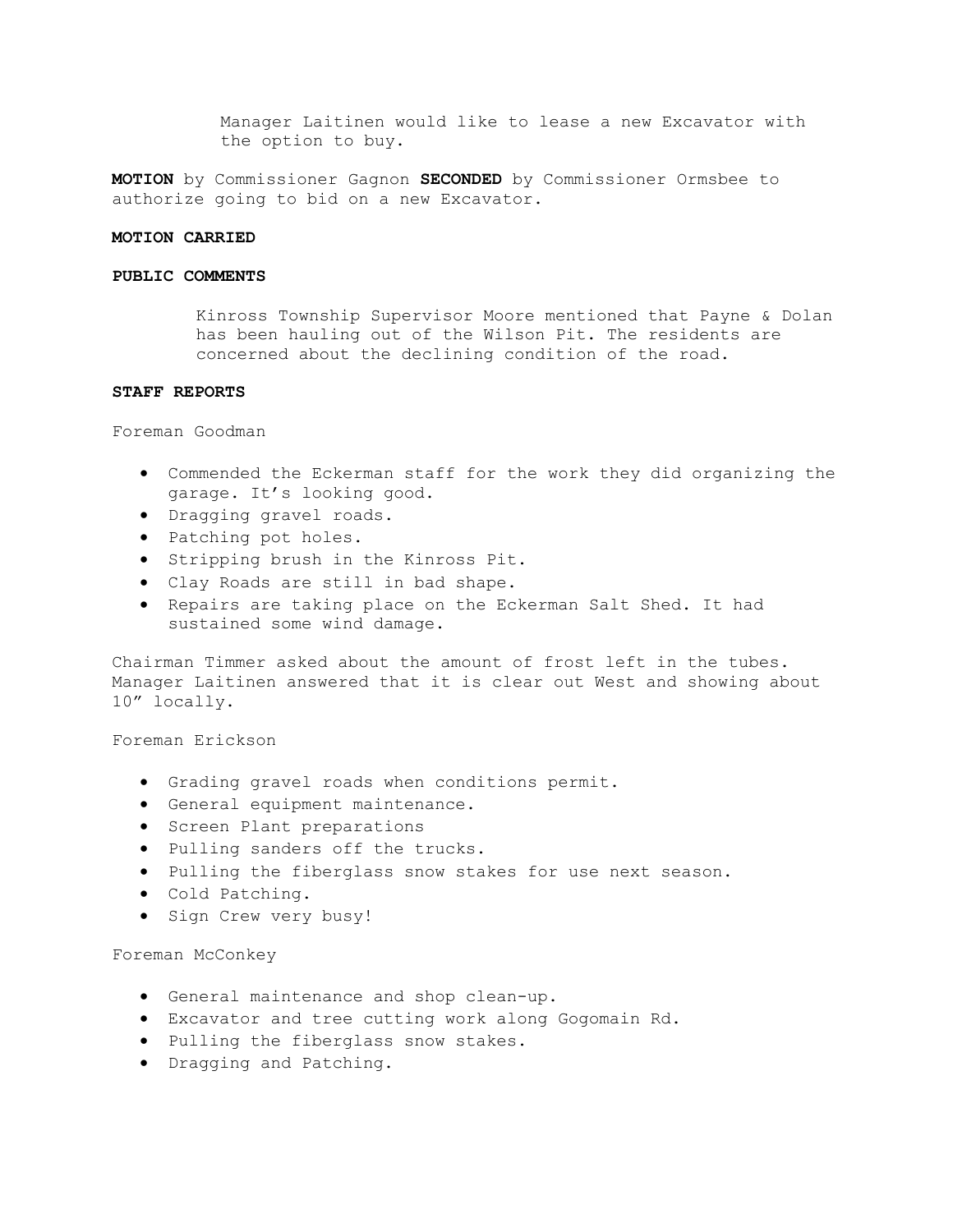Office Manager Decker

- Audit Draft is back, no changes.
- Exit interview with Anderson Tackman will be on April 21st at 10:00 a.m.
- The February MTF check was 18.7% higher than the same month last year.
- ACT 51 almost done, asset management is all that is left.

Project Manager Jere

- The guys are wearing their safety vests and jackets much more consistently.
- Working on the Agenda for the Safety Meeting.
- Permit work.
- DEQ Inspections.

Chief Mechanic Marsh

- Getting the construction machinery ready.
- Removing rusted boxes from trucks.
- Sign Truck body research.

Union President Hopper

- Thanked the Night Crew for a good season.
- Brush hog work needed on Lakeshore Dr.
- Mentioned that the guardrail on the 6 Mile overpass needs repair.

**OLD BUSINESS** None

### **COUNTY COMMISSIONERS'COMMENTS** None

# **MANAGERS REPORT**

- Attended the annual Bridge Conference and gave a presentation on the planning and construction of the new Sugar Island Bridge. The report was well received. The same presentation will be given today to the Northern MI ASCE and also at the June Road Builders meeting.
- The Wetland Banking Guidance Document will be ready for adoption at the next meeting on April 18<sup>th</sup>. The criterion for choosing projects is being developed. Funds for the first year may go unused. Currently only two U.P. Counties have shown interest.
- Per the DEQ settlement agreement Project Manager Jere will be attending soil erosion training. The required repair work will begin this season on North Hulbert Road. Discussion ensued.